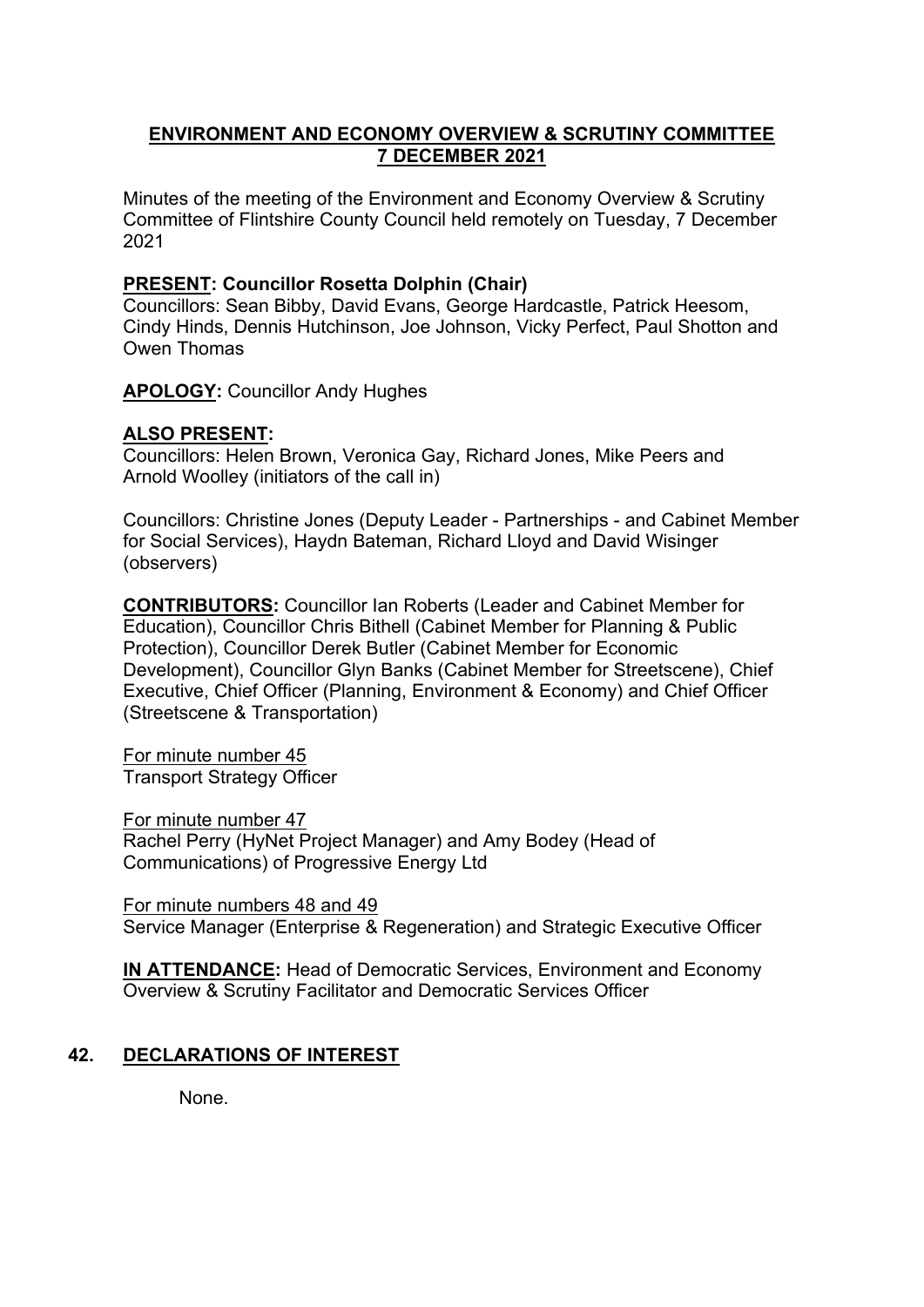### **43. MINUTES**

The minutes of the meeting held on 12 October 2021 were approved, as moved and seconded by Councillors Paul Shotton and David Evans.

## **RESOLVED:**

That the minutes be approved as a correct record.

## **44. FORWARD WORK PROGRAMME AND ACTION TRACKING**

The Overview & Scrutiny Facilitator presented the latest Forward Work Programme for consideration where the following changes were agreed:

- Report on the Climate Change Strategy to be added for February.
- Member briefing on Flintshire's Integrated Transport network to be rescheduled for early in 2022.
- Report on the Council's policy on the release of balloons and the environmental impact to be scheduled for a future meeting, as requested by Councillor David Evans.
- Councillor Dennis Hutchinson to discuss separately with the Chief Officer (Planning, Environment & Economy) his requirements for a future report on the Standard landfill site.

Following discussion at the June meeting on enforcement of litter caused by alcohol consumption, the Facilitator read out advice from the Legal department clarifying that such legislative powers available to the Police under the Public Spaces Protection Order did not currently apply to Local Authorities.

The recommendations were moved and seconded by Councillors Dave Evans and Paul Shotton.

### **RESOLVED:**

- (a) That the Forward Work Programme, as amended, be noted;
- (b) That the Facilitator, in consultation with the Chair of the Committee, be authorised to vary the Forward Work Programme between meetings, as the need arises; and
- (c) That the progress made in completing the outstanding actions be noted.

### **45. ACTIVE TRAVEL NETWORK MAP - OUTCOME OF THE FORMAL CONSULTATION**

The Chief Officer (Streetscene & Transportation) presented a report on the outcomes of both informal and statutory consultation exercises to enable required updates to the Council's Active Travel Network Map (ATNP) as required by the Active Travel Act (Wales) 2013.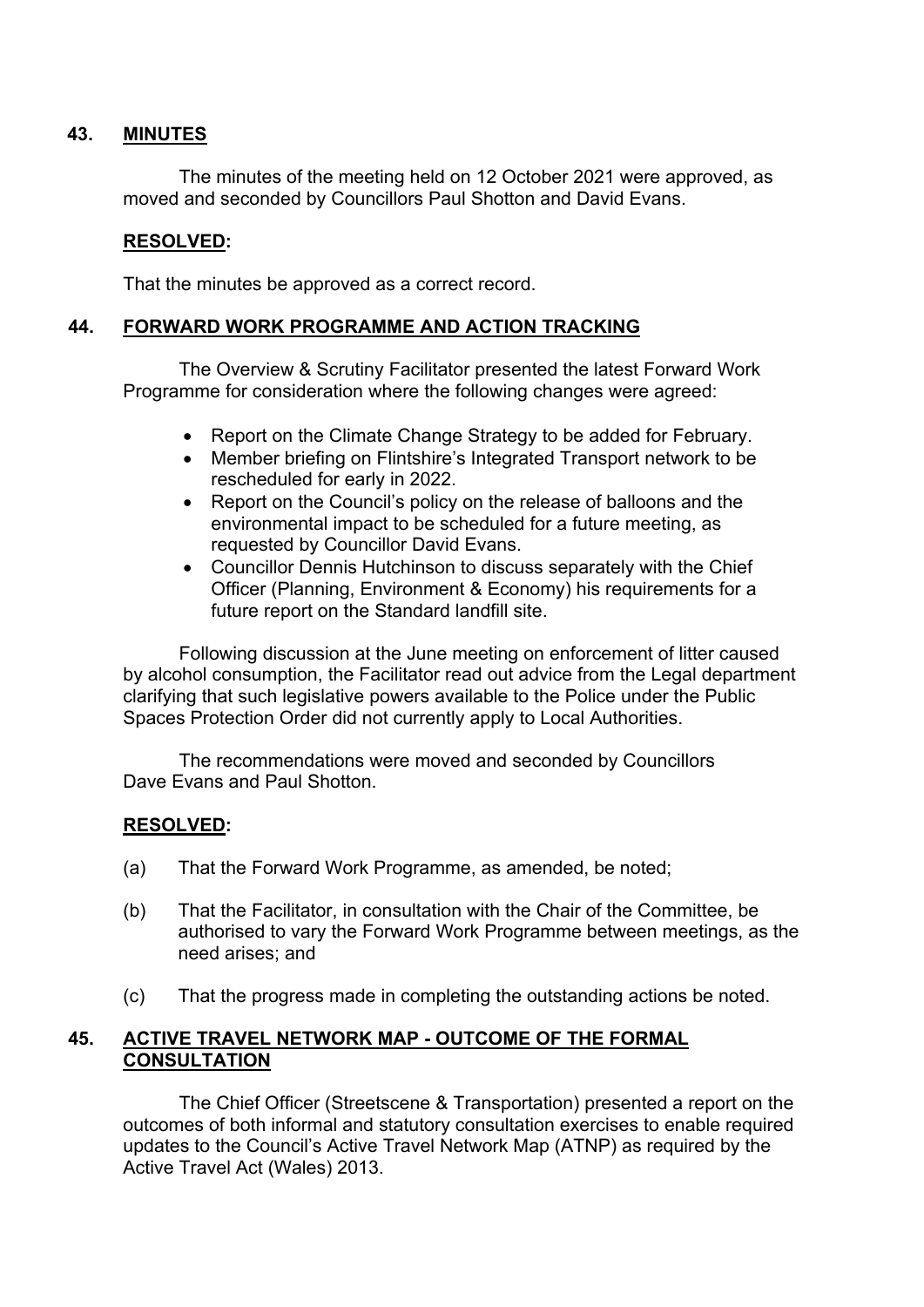In presenting the report, the Chief Officer paid tribute to the team for their work in assessing and investigating Active Travel routes. A new mapping tool called 'Commonplace' developed by Welsh Government (WG) had helped to increase public engagement during the pandemic and the link remained open to review maps.

The Chief Officer would liaise separately with Councillor Joe Johnson regarding a particular route in Holywell.

Councillor Glyn Banks added his thanks to the team for their work and encouraged Members to use the web link to review information prior to the final map submission to Welsh Government by 31 December.

The recommendations were moved and seconded by Councillors Joe Johnson and David Evans.

### **RESOLVED:**

- (a) That the work undertaken to complete both the informal and statutory consultation processes be supported; and
- (b) That the validity of the process utilised to produce the Council's updated ATNM, to be submitted to Welsh Government by 31 December 2021, be formally recognised.

#### **46. COUNCIL PLAN 2021-22 MID-YEAR PERFORMANCE REPORTING**

The Chief Officers presented the mid-year monitoring report to review progress against their respective priorities set out in the Council's Reporting Measures 2020/21 under the remit of the Committee. This exception-based report focussed on areas of under-performance against in-year targets.

For Planning, Environment & Economy, there were three indicators with a red status for current performance against target. The main contributing factors were recruitment challenges and changes in working practices due to ongoing uncertainty on the pandemic.

The impact of the pandemic was also the main factor on the three red indicators within the Streetscene & Transportation portfolio. On recycling, performance had fallen short of the target, having been affected by an increase in residual waste.

Councillor Paul Shotton commended the Streetscene team for their work during the recent severe weather. He acknowledged the challenges in recruitment, particularly in social care, which were replicated nationwide.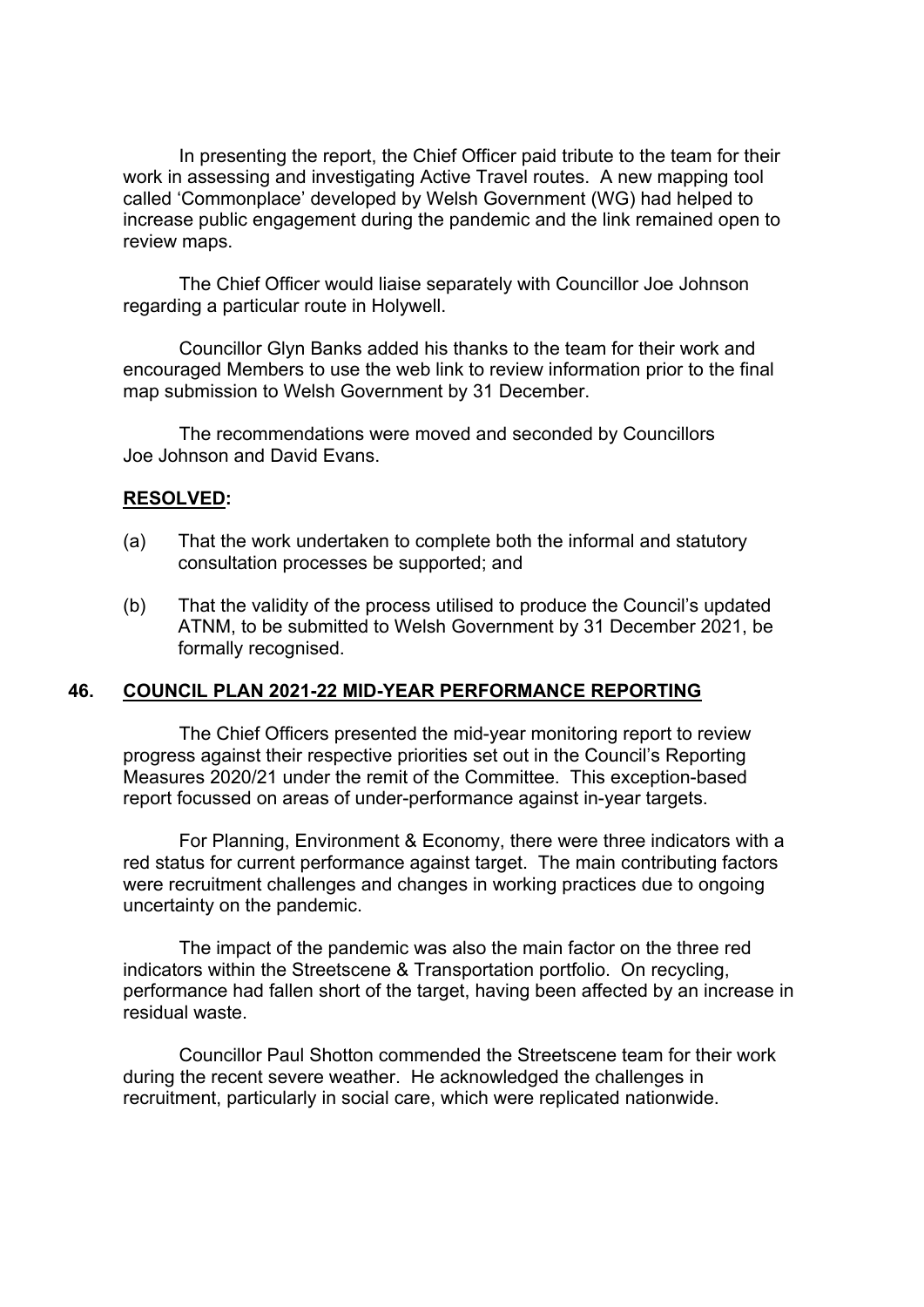On the last point, the Chief Officer (Planning, Environment & Economy) said that work was underway across portfolios to identify areas experiencing difficulty recruiting to vacant positions.

On the recycling performance, Councillor Glyn Banks urged Members to encourage residents to play their part in helping to reach the 70% target.

Councillor Derek Butler commented on recent job fairs which had proved successful.

The recommendation was moved and seconded by Councillors Sean Bibby and Joe Johnson.

#### **RESOLVED:**

That the mid-year performance indicators for Recovery, Portfolio and Public Accountability Measures to monitor areas of under-performance be noted.

*There was a brief adjournment prior to the next item.*

### **47. A PRESENTATION ON THE HYNET HYDROGEN PRODUCTION AND CARBON STORAGE CROSS-BORDER PROJECT**

The Committee welcomed Rachel Perry and Amy Bodey from Progressive Energy Ltd who were in attendance to give a presentation on the HyNet project, which covered:

- What is HyNet North West?
- Demand led Decarbonisation
- HyNet North West Infrastructure
- Hydrogen Production
- $\bullet$  CO<sub>2</sub> Capture Plants
- Wider Benefits
- Momentum and Deliverability
- Positioning the UK as a world leader in clean energy

Councillor Paul Shotton commended progress with the project and its benefits for a lower carbon future for the region. In response to questions, Rachel Perry said that existing infrastructure was utilised where possible and she provided information on a similar project in the Humber and Tees region.

The Chair thanked the officers for their presentation on this innovative project. Following questions, she was advised that the business model, with Government support, was currently in development and would be supported by the Carbon Capture Fund whilst the building infrastructure would be funded by the individual organisations.

In response to concerns from Councillor Patrick Heesom about the Point of Ayr colliery site, Rachel Perry provided assurance on the offshore storage of  $Co<sub>2</sub>$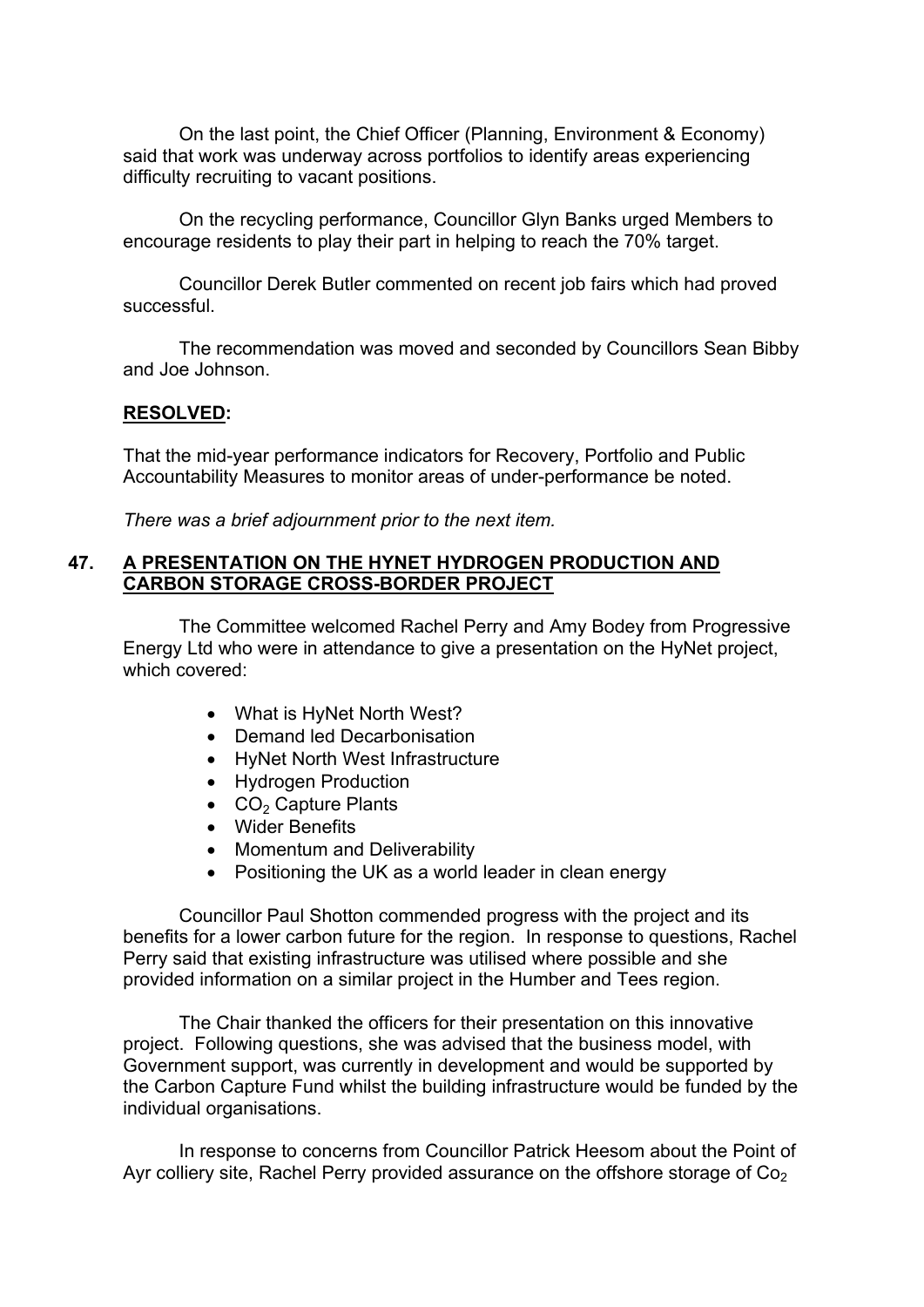and robust assessment of existing pipelines on which there were no current concerns. As requested, the presentation slides would be circulated to Members.

Following questions from Councillor Owen Thomas, information was shared on the building of new infrastructure for  $Co<sub>2</sub>$  and hydrogen at Stanlow, and for hydrogen only at the Cheshire salt mines.

In welcoming the decarbonisation target, Councillor Chris Bithell asked about potential risks. Whilst the safety risks were low, economic growth was reliant on Government support as was the scale of the hydrogen rollout.

In praising the Council's involvement in the project and as local Member for Ffynnongroyw, Councillor Glyn Banks offered assistance with early public engagement to reassure residents in the vicinity of the Point of Ayr site. His comments were noted by the HyNet colleagues including his suggestion for an on-site public engagement session, with appropriate safety measures.

Councillor Derek Butler spoke about links with the Mersey Dee Alliance (MDA) to access mutual benefits across the region. In response to comments, information was shared on the future role of hydrogen in domestic heating and plans for alternative storage of  $Co<sub>2</sub>$  for the Point of Ayr site, should additional capacity be required. Details were also given on future proofing of the hydrogen distribution network.

The Chief Officer (Streetscene & Transportation) confirmed that the North Wales Growth Deal project for a hydrogen hub in Deeside was based on green hydrogen as a long-term sustainable solution.

The Chief Officer (Planning, Environment & Economy) said that HyNet was a key part of work of the North Wales Economic Ambition Board as well as the MDA.

The recommendation was moved by Councillor Paul Shotton and seconded by Councillor Owen Thomas.

#### **RESOLVED:**

That the content of the presentation be noted.

*There was a brief adjournment prior to the next item.*

## **48. CONSIDERATION OF A MATTER REFERRED TO THE COMMITTEE PURSUANT TO THE CALL IN ARRANGEMENTS**

The Head of Democratic Services explained the procedure for the call in of a Cabinet decision as detailed in the supporting document. The Cabinet had considered a report on 'A Plan for Shotton' at its meeting on 16 November 2021. The decision (Record of Decision 3928) had been called in by Councillors Mike Allport, Helen Brown, Arnold Woolley, Veronica Gay, Richard Jones and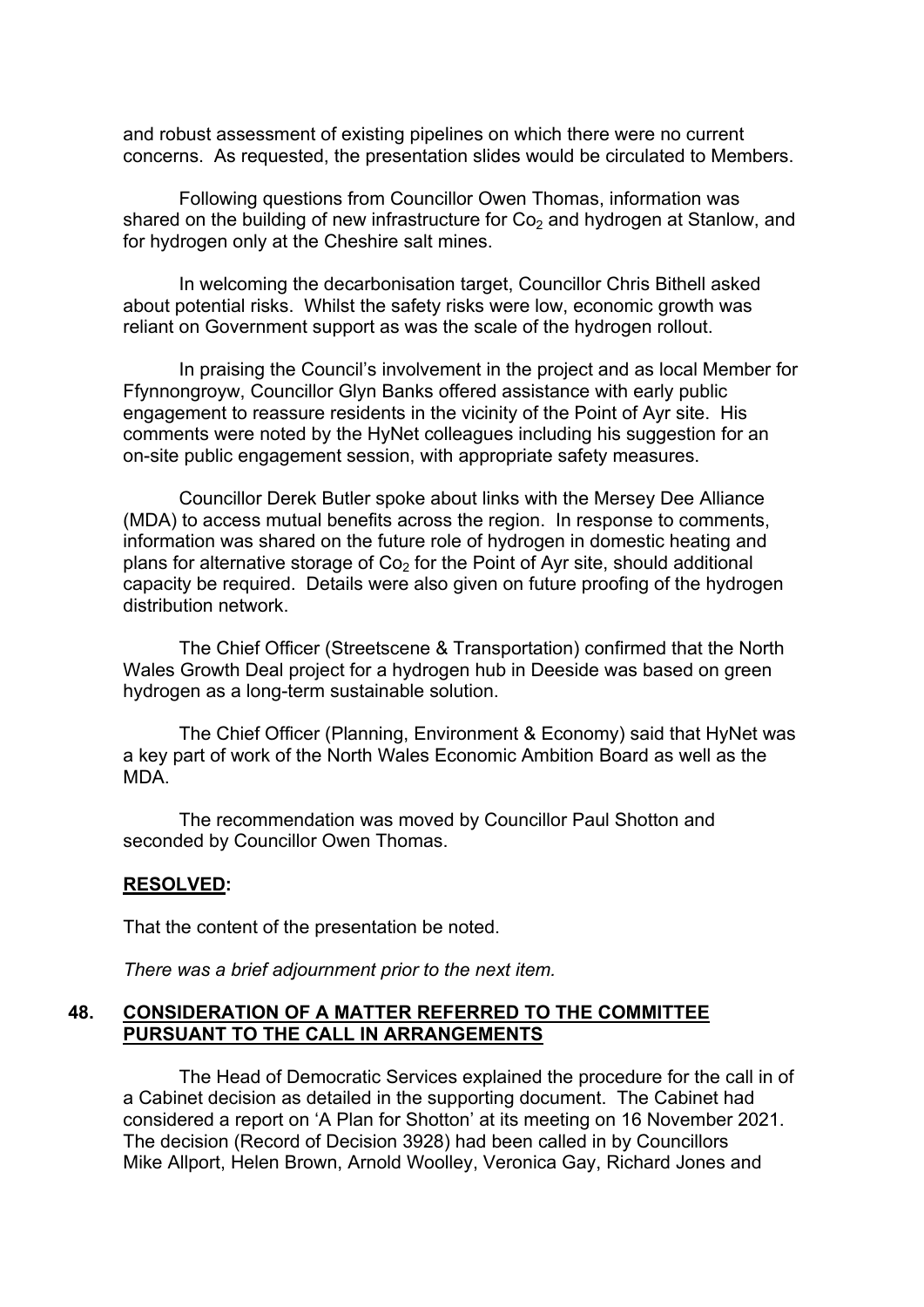Mike Peers, the latter three of whom would be speaking on the item. Copies of the Cabinet report, the Record of Decision and Endorsement of Call in, which identified three reasons for the call in, were included in the agenda pack.

#### **49. A PLAN FOR SHOTTON**

#### Representations from call in signatories

Councillor Richard Jones was invited to address the Committee first. In recognising the challenges faced by all town centres and pressures on the Regeneration team, he said that investment of Council resources to support Shotton represented inequitable treatment of other towns across Flintshire. He questioned the key principles of anti-social behaviour (ASB) and environmental issues underpinning the decision by sharing comparison of ASB statistics across the whole of Flintshire and photographic evidence around Shotton town centre showing a good level of cleanliness and few shop closures. As such, he felt it was unclear why Shotton had been prioritised, particularly as it already benefitted from investment and good facilities in health provision, transport links, a range of banks and shops operating on the high street as well as plans for a green infrastructure project. He made the point that resources and investment should support all towns across Flintshire or that a plan for a specific town should be identified through assessing relevant criteria.

Councillor Veronica Gay's concerns were about the means of establishing Shotton as most in need of support when other towns were experiencing more anti-social behaviour issues and had fewer high street facilities, citing Saltney as one example.

Councillor Mike Peers said that the call in decision was not taken lightly and that there needed to be an assessment of need across Flintshire to fairly distribute resources. In pointing out that this was an 8-year evolving Plan, he drew attention to the high level of officer resources and working groups and the lack of detail on funding arrangements in the report. He said that the project should be used as a framework to develop a Plan for the whole of Flintshire with a shared vision to determine a hierarchy of need across all towns and divert resources appropriately.

### Responses from the decision makers

As Leader of the Council, Councillor Ian Roberts said that the photographs reflected progress to date to address issues that were evident at the start of the project and he thanked the local Members for their role on that. He commended initiatives in various communities across Flintshire to regenerate town centres and acknowledged that work would be replicated in other areas. In response to the retention of banks on high streets, he said that such decisions were not under the control of the Council and he questioned the timing of the call in, given that progress had been reported to Cabinet at each stage.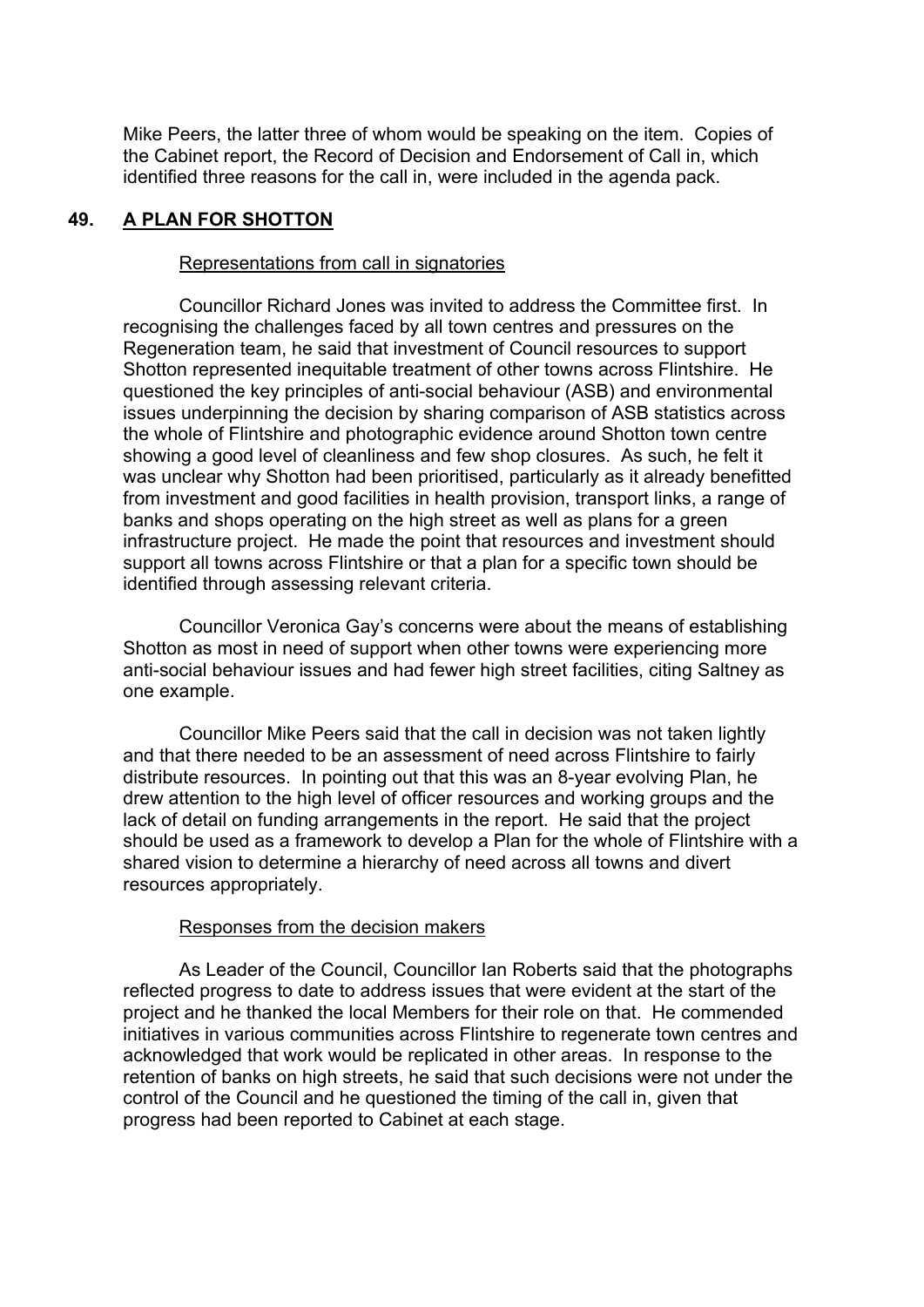The Chief Officer (Streetscene & Transportation) gave a presentation in response to the call in, which covered:

- Background and Basis for a Plan in Shotton
- Welsh Index of Multiple Deprivation
- Average income levels by town (North Wales)
- Aims of the Plan for Shotton
- Impact of suspending/ceasing work on the Plan
- Future and next steps

It was explained that the Shotton Master Plan had originated in 2020 in response to an increase in ASB and environmental complaints in the town, and it was clarified that no additional funding or resources had been released. Further development into a Plan for Shotton was aimed at improving community resilience, pooling resources and linking to other independent projects to add value and ensure the safety and vibrancy of Shotton. Criteria such as deprivation levels and average income levels demonstrated the need to prioritise Shotton. There were a number of risks if work was stopped at this stage, including loss of momentum from stakeholder engagement and achievements to date, the impact on partner organisations and lost opportunities to link to other independent projects. The Chief Officer explained that the project could form a blueprint for similar initiatives in other towns and that further engagement with communities could help to secure funding to support those changes and encourage community ownership.

As Cabinet Member for Economic Development, Councillor Derek Butler reminded Members that early successes from the initial Streetscene project to tackle significant issues in Shotton had evolved over time and that the approach was proving effective through its co-ordinated multi-agency response.

As Cabinet Member for Planning & Public Protection, Councillor Chris Bithell spoke about Master Plans developed for other towns and the serious issues publicised in Shotton at the time which warranted more urgent specific action. Resources needed to be managed and prioritised effectively and the report noted that additional capacity created in the Regeneration team would support the work in Shotton and towns elsewhere.

As Cabinet Member for Streetscene, Councillor Glyn Banks thanked officers for the detailed presentation. In referring to the unique location of Shotton, he said that the Plan was partly aspirational and was intended to be used as a basis for projects in other towns.

#### Questions from Committee Members

Councillor Joe Johnson praised the Council for working with local Members to improve facilities in other areas such as Holywell.

Speaking in support of the call in, Councillor Patrick Heesom questioned why the item had not been submitted to Overview & Scrutiny and the mechanism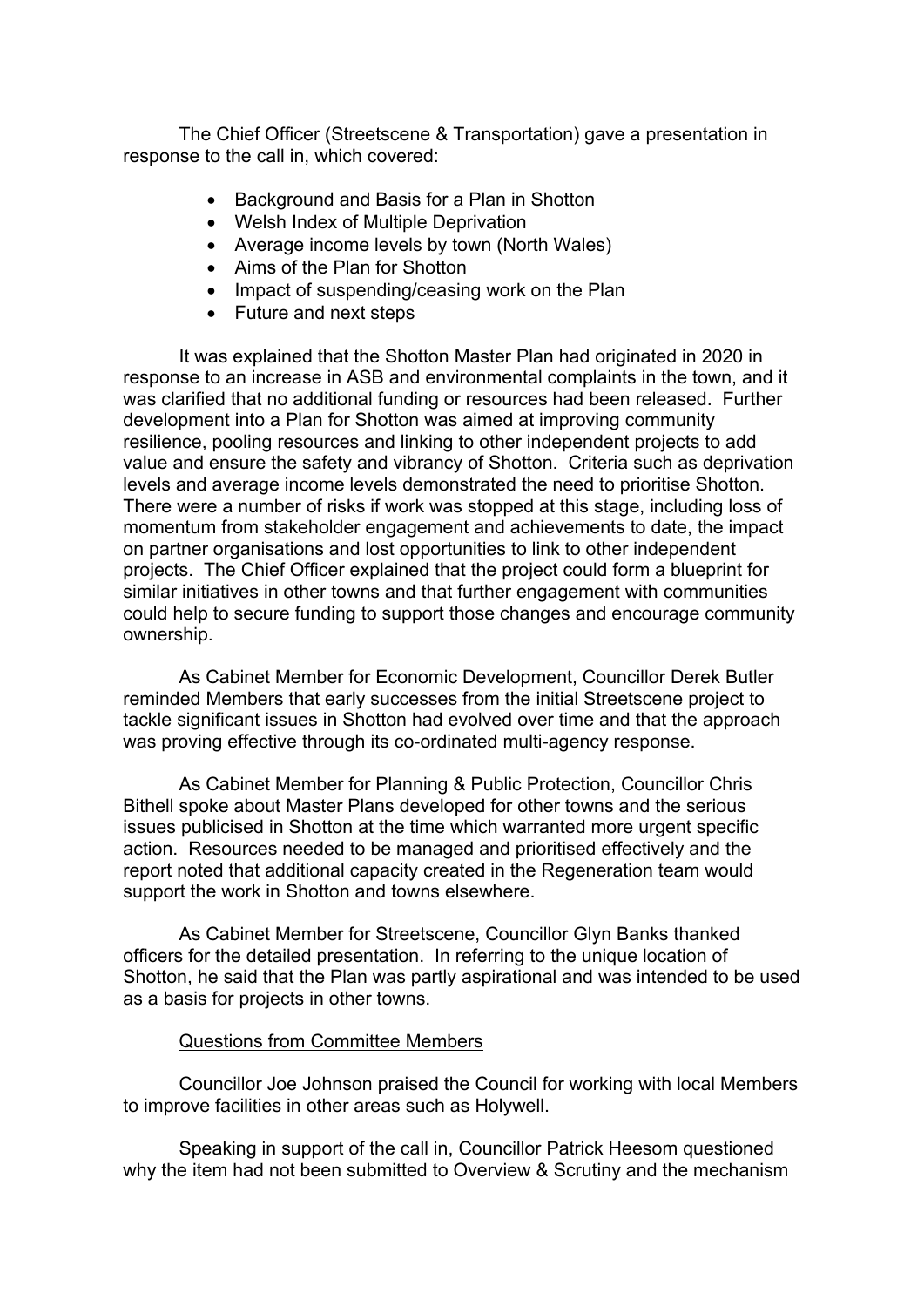for prioritising Shotton. He recommended Option 4 to refer the matter to full Council.

As one of the Local Members, Councillor David Evans recalled the serious issues in Shotton and their detrimental impact on the town centre at the start of the project. He welcomed the improvements achieved to date involving a number of agencies, volunteer groups and Council teams. In response to the points raised, he suggested that the timing of the photographs may have coincided with a recent clean-up by the Streetscene team and that comparison of ASB statistics should take into account the size and population of towns.

Speaking in support of the Cabinet decision, Councillor Paul Shotton proposed Option 1 that the Committee be satisfied with the explanation and allow the decision to be implemented.

Councillor George Hardcastle welcomed town centre regeneration but called for greater transparency to demonstrate that all towns were being given the same opportunity.

The Chief Executive said that whilst the blueprint was to develop a cohesive Plan focused on regeneration across towns, the project in Shotton was unique in tackling significant environmental and crime and disorder issues that were prominent in the town at that time. This in turn would help inform regeneration activities ongoing in other areas, to further engage with communities in order to create sustainable outcomes.

The Chair invited the initiators of the call in to sum up.

Councillor Richard Jones thanked everyone for their contributions. In responding to points raised, he said that the call in was in response to the recommendation in November for Cabinet to endorse further work. Whilst supporting the Shotton Plan, his concerns were about the Council's response which he felt did not demonstrate evidence to identify Shotton as a special case. He acknowledged the homelessness problem, but disagreed that environmental and ASB statistics were also key factors in the town. He added that the report should have been considered by Overview & Scrutiny to compare criteria across all town centres and ensure the appropriate allocation of resources and finances according to need. On that basis, he proposed Option 4 which called for the decision to be put to all Members at full Council.

In confirming the reasons for the call in, Councillor Mike Peers pointed out that the Cabinet report did not reference information shared at this meeting including the statistical chart. On the points raised, he referred to the wider benefits of facilities such as Marleyfield care home and the difference between the Shotton and Buckley Master Plans. He reiterated his view that the Plan for Shotton was at the expense of other areas and that the blueprint informing work on other towns should also benefit communities.

The Chair invited the decision makers to sum up.